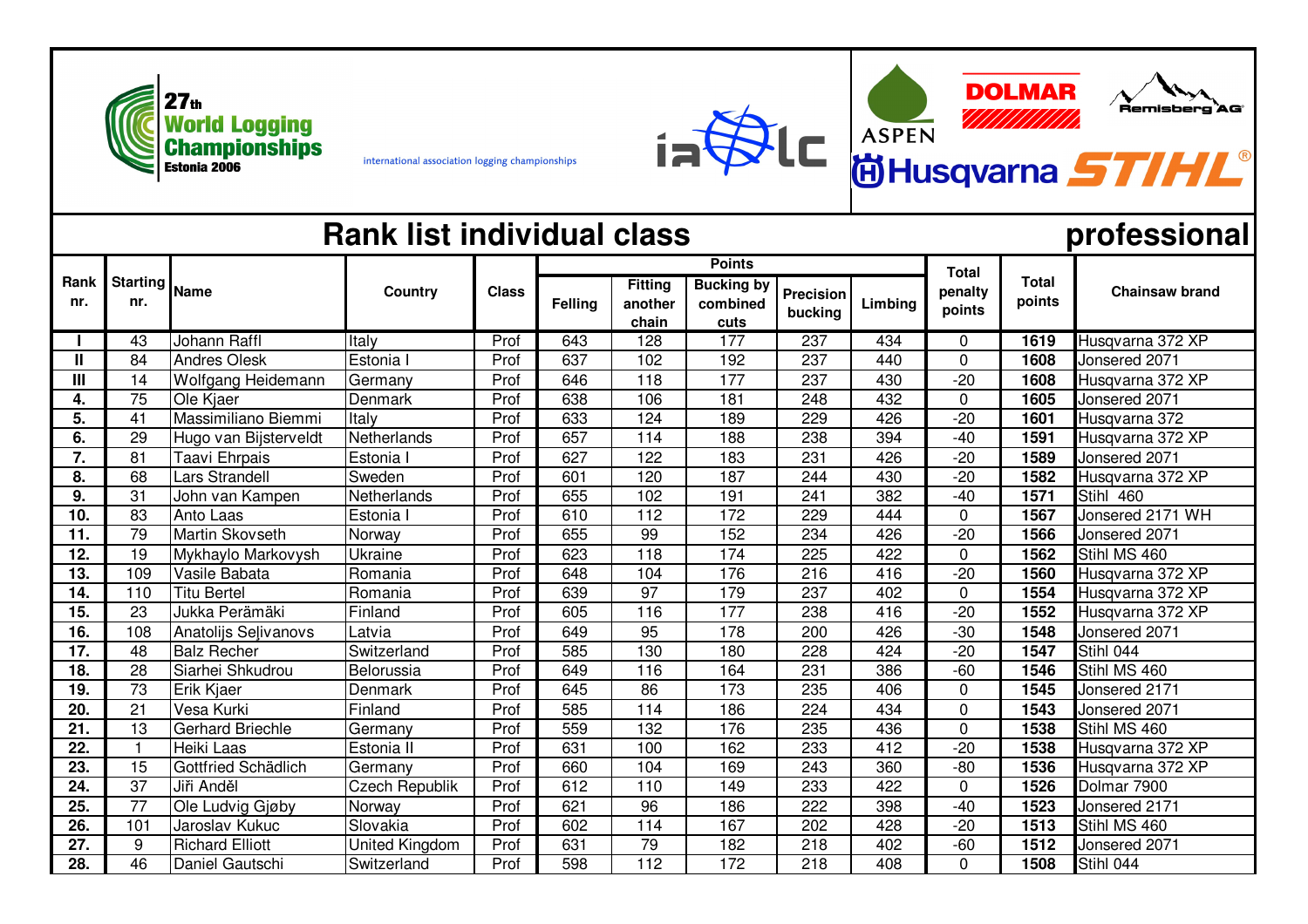| <b>Rank list individual class</b><br>professional |                        |                         |                       |              |         |                                    |                                                        |                             |                  |                                   |                        |                       |
|---------------------------------------------------|------------------------|-------------------------|-----------------------|--------------|---------|------------------------------------|--------------------------------------------------------|-----------------------------|------------------|-----------------------------------|------------------------|-----------------------|
| Rank<br>nr.                                       | <b>Starting</b><br>nr. | Name                    | Country               | <b>Class</b> | Felling | <b>Fitting</b><br>another<br>chain | <b>Points</b><br><b>Bucking</b> by<br>combined<br>cuts | <b>Precision</b><br>bucking | Limbing          | <b>Total</b><br>penalty<br>points | <b>Total</b><br>points | <b>Chainsaw brand</b> |
| 29.                                               | 22                     | Jarmo Laatikainen       | Finland               | Prof         | 567     | 116                                | 187                                                    | 226                         | 410              | $-20$                             | 1506                   | Jonsered 2071         |
| 30.                                               | 100                    | Matthias Schweiger      | Austria               | Prof         | 591     | 124                                | 173                                                    | 239                         | 378              | $-60$                             | 1505                   | Stihl                 |
| 31.                                               | 89                     | Martin Eggenberger      | Liechtenstein         | Prof         | 652     | 108                                | 185                                                    | 230                         | 328              | $-100$                            | 1503                   | Stihl 046             |
| 32.                                               | 66                     | <b>Bengt Rask</b>       | Sweden                | Prof         | 650     | 33                                 | 174                                                    | 239                         | 406              | $-60$                             | 1502                   | Jonsered 2171         |
| 33.                                               | 107                    | Edmunds Krišans         | Latvia                | Prof         | 626     | 95                                 | 186                                                    | 237                         | 356              | $-40$                             | 1500                   | Jonsered 2171         |
| 34.                                               | 30                     | Arian Essenstam         | Netherlands           | Prof         | 576     | 120                                | 158                                                    | 227                         | 414              | $-20$                             | 1495                   | Husqvarna 575 XP      |
| 35.                                               | 62                     | Ilija Saric             | Croatia               | Prof         | 652     | 112                                | 175                                                    | 198                         | 354              | $-60$                             | 1491                   | Stihl MS 460          |
| 36.                                               | 44                     | Giorgio Sambugaro       | Italy                 | Prof         | 582     | 114                                | 154                                                    | 232                         | 404              | $-40$                             | 1486                   | Jonsered 2171         |
| 37.                                               | 59                     | Róbert Rittlinger       | Hungary               | Prof         | 620     | 124                                | 159                                                    | 212                         | 370              | $-40$                             | 1485                   | Stihl MS 460          |
| 38.                                               | 25                     | Anatoli Andron          | Belorussia            | Prof         | 617     | 70                                 | 181                                                    | 229                         | 388              | $-60$                             | 1485                   | Stihl MS 460          |
| 39.                                               | 51                     | Ilva Shvetsov           | Russia                | Prof         | 580     | 122                                | 197                                                    | 234                         | 348              | $-80$                             | 1481                   | Husqvarna 372 XP      |
| 40.                                               | 47                     | Karl Henggeler          | Switzerland           | Prof         | 632     | $\overline{96}$                    | 183                                                    | $\overline{221}$            | 346              | $-80$                             | 1478                   | Stihl 046             |
| 41.                                               | 6                      | Voiko Grahor            | Slovenia              | Prof         | 541     | 102                                | 184                                                    | 221                         | 424              | 0                                 | 1472                   | Husqvarna 372 XPG     |
| 42.                                               | 5                      | Robert Čuk              | Slovenia              | Prof         | 628     | 122                                | 160                                                    | 166                         | 396              | $-20$                             | 1472                   | Husqvarna 372 XP      |
| 43.                                               | 111                    | Gheorghe Ture           | Romania               | Prof         | 542     | 116                                | 194                                                    | 237                         | $\overline{378}$ | $-40$                             | 1467                   | Husqvarna 372 XP      |
| 44.                                               | 99                     | Martin Moosbrugger      | Austria               | Prof         | 613     | 120                                | 189                                                    | 231                         | 314              | $-120$                            | 1467                   | Stihl 044             |
| 45.                                               | 3                      | <b>Ott Olesk</b>        | Estonia II            | Prof         | 627     | 87                                 | 157                                                    | 211                         | 382              | $-60$                             | 1464                   | Husqvarna 372 XP      |
| 46.                                               | 57                     | István Juhász           | Hungary               | Prof         | 582     | 112                                | 180                                                    | 227                         | 362              | $-60$                             | 1463                   | Stihl MS 460          |
| 47.                                               | 65                     | Styrbjörn Kindströmmer  | Sweden                | Prof         | 615     | 100                                | 168                                                    | 204                         | 374              | $-40$                             | 1461                   | Jonsered 2171         |
| 48.                                               | 72                     | Jean Michel Petitqueux  | France                | Prof         | 598     | 54                                 | 156                                                    | 229                         | 416              | $-70$                             | 1453                   | Husqvarna 372 XP      |
| 49.                                               | 50                     | <b>Alexander Mallat</b> | Russia                | Prof         | 582     | 116                                | 164                                                    | 233                         | 358              | $-80$                             | 1453                   | Husqvarna 372 XP      |
| 50.                                               | 58                     | András Kozák            | Hungary               | Prof         | 624     | 112                                | 165                                                    | 225                         | 324              | $-80$                             | 1450                   | Stihl MS 460          |
| 51.                                               | 90                     | Sigmund Gstöhl          | _iechtenstein         | Prof         | 568     | 95                                 | 182                                                    | 238                         | 364              | $-80$                             | 1447                   | Jonsered 2171         |
| 52.                                               | 87                     | Milan Zujic             | Serbia                | Prof         | 626     | 70                                 | 158                                                    | 232                         | 358              | $-60$                             | 1444                   | Husqvarna 372 XP      |
| 53.                                               | 106                    | Gvido Kepītis           | Latvia                | Prof         | 636     | 99                                 | 179                                                    | 93                          | 414              | $-20$                             | 1421                   | Husqvarna 372 XP      |
| 54.                                               | 85                     | Goran Bojanic           | Serbia                | Prof         | 591     | 93                                 | 163                                                    | 213                         | 358              | $-40$                             | 1418                   | Husqvarna             |
| 55.                                               | 49                     | Vadim Imankulov         | Russia                | Prof         | 427     | 130                                | 177                                                    | 226                         | 456              | 0                                 | 1416                   | Husqvarna 372 XP      |
| 56.                                               | 4                      | <b>Sulev Tooming</b>    | Estonia II            | Prof         | 555     | 120                                | 148                                                    | 166                         | 414              | $-20$                             | 1403                   | Stihl 460             |
| 57.                                               | 40                     | Jiři Herzog             | <b>Czech Republik</b> | Prof         | 548     | 98                                 | 162                                                    | 230                         | 362              | $-60$                             | 1400                   | Dolmar 7900           |
| 58.                                               | 103                    | Jaroslav Perveka        | Slovakia              | Prof         | 584     | 116                                | 164                                                    | 164                         | 366              | $-60$                             | 1394                   | Dolmar PS 7900        |
| 59.                                               | 78                     | Tom Vidar Hoel          | Norway                | Prof         | 474     | 112                                | 182                                                    | 231                         | 394              | $-20$                             | 1393                   | Jonsered 2171         |
| 60.                                               | 18                     | Sergiy Domashkin        | Ukraine               | Prof         | 511     | 106                                | 177                                                    | 227                         | 370              | $-80$                             | 1391                   | Motor Sic 370         |
| 61.                                               | 63                     | Franc Zalac             | Croatia               | Prof         | 577     | 108                                | 183                                                    | 146                         | 374              | $-40$                             | 1388                   | Stihl MS 460          |
| 62.                                               | 27                     | Aliaksei Paliachok      | Belorussia            | Prof         | 552     | 102                                | 108                                                    | 223                         | 390              | $-70$                             | 1375                   | Husqvarna 372 XP      |
| 63.                                               | 53                     | Romas Balčiūnas         | Lithuania             | Prof         | 522     | 82                                 | 162                                                    | 212                         | 390              | $-20$                             | 1368                   | Husqvarna 372 XP      |
| 64.                                               | 54                     | Vygantas Ignotas        | Lithuania             | Prof         | 612     | 85                                 | 116                                                    | 203                         | 346              | $-40$                             | 1362                   | Husqvarna 372         |
| 65.                                               | 17                     | Igor Bizilov            | Ukraine               | Prof         | 459     | 98                                 | 157                                                    | 225                         | 420              | 0                                 | 1359                   | Motor Sic 370         |